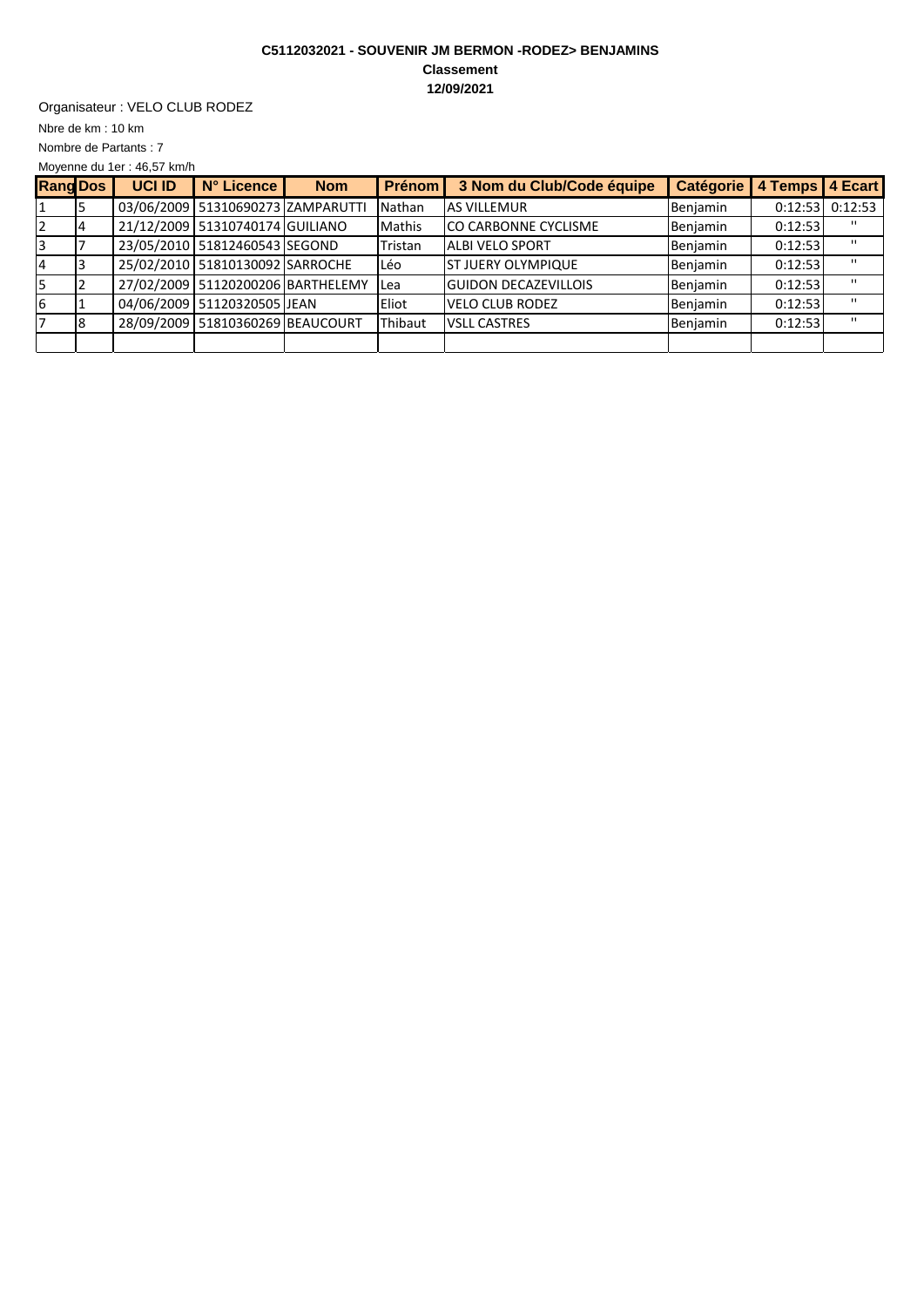## **C5112032017 - SOUVENIR JM BERMON - RODEZ > MINIMES Classement 12/09/2021**

Organisateur : VELO CLUB RODEZ

Nbre de km : 25 km

Moyenne du 1er : 35,03 km/h Nombre de Partants : 13

| <b>Rang Dos</b> |    | <b>UCI ID</b> | N° Licence                         | <b>Nom</b>                             | <b>Prénom</b>   | 3 Nom du Club/Code équipe   | <b>Catégorie</b> | 4 Temps | 4 Ecart        |
|-----------------|----|---------------|------------------------------------|----------------------------------------|-----------------|-----------------------------|------------------|---------|----------------|
|                 | 72 |               | 14/05/2007 51120320558 BLANC       |                                        | Johan           | <b>VELO CLUB RODEZ</b>      | Minime           | 0:42:49 | 0:42:49        |
|                 | 85 |               | 18/01/2008 51823200035 BOUYSSOU    |                                        | Clément         | MONTAUBAN CYCLISME 82       | Minime           | 0:42:49 | $\mathbf{H}$   |
| 3               | 71 |               | 13/01/2007 51120320080 ALBESPY     |                                        | Lukas           | <b>VELO CLUB RODEZ</b>      | Minime           | 0:42:49 | $\blacksquare$ |
| 4               | 83 |               |                                    | 27/07/2007 51310690298 DURAND TONNERRE | <b>Baptiste</b> | <b>AS VILLEMUR</b>          | Minime           | 0:42:49 | п.             |
| 5               | 77 |               | 02/12/2007 51120200228 LAFRAGETTE  |                                        | Jorys           | <b>GUIDON DECAZEVILLOIS</b> | Minime           | 0:42:49 | $\blacksquare$ |
| 6               | 74 |               | 07/04/2008 51120320437 COLOTTE NYS |                                        | Antoine         | <b>VELO CLUB RODEZ</b>      | Minime           | 0:42:49 | $\mathbf{H}$   |
| 7               | 73 |               | 13/01/2008 51120320487 RUENEUVE    |                                        | Thibaut         | <b>VELO CLUB RODEZ</b>      | Minime           | 0:42:49 | $\blacksquare$ |
| 8               | 75 |               | 19/01/2007 51120320557 LABRO       |                                        | Mathys          | <b>VELO CLUB RODEZ</b>      | Minime           | 0:42:49 | $\blacksquare$ |
| 9               | 81 |               | 14/01/2008 41150600453 LEOCADIO    |                                        | Quentin         | <b>A C V AURILLACOIS</b>    | Minime           | 0:42:49 | $\mathbf{H}$   |
| 10              | 84 |               | 10/06/2007 51812460534 KOOP        |                                        | Sam             | <b>ALBI VELO SPORT</b>      | Minime           | 0:42:49 | $\blacksquare$ |
| 11              | 80 |               | 24/09/2007 51120200232 TOURNIER    |                                        | Simon           | <b>GUIDON DECAZEVILLOIS</b> | Minime           | 0:42:49 | $\blacksquare$ |
| 12              | 78 |               | 21/12/2007 51120200222 SAUTEREL    |                                        | Quentin         | <b>GUIDON DECAZEVILLOIS</b> | Minime           | 0:42:49 | п.             |
| 13              | 79 |               | 24/09/2007 51120200231 TOURNIER    |                                        | <b>Baptiste</b> | <b>GUIDON DECAZEVILLOIS</b> | Minime           | 0:42:49 | $\blacksquare$ |
|                 |    |               |                                    |                                        |                 |                             |                  |         |                |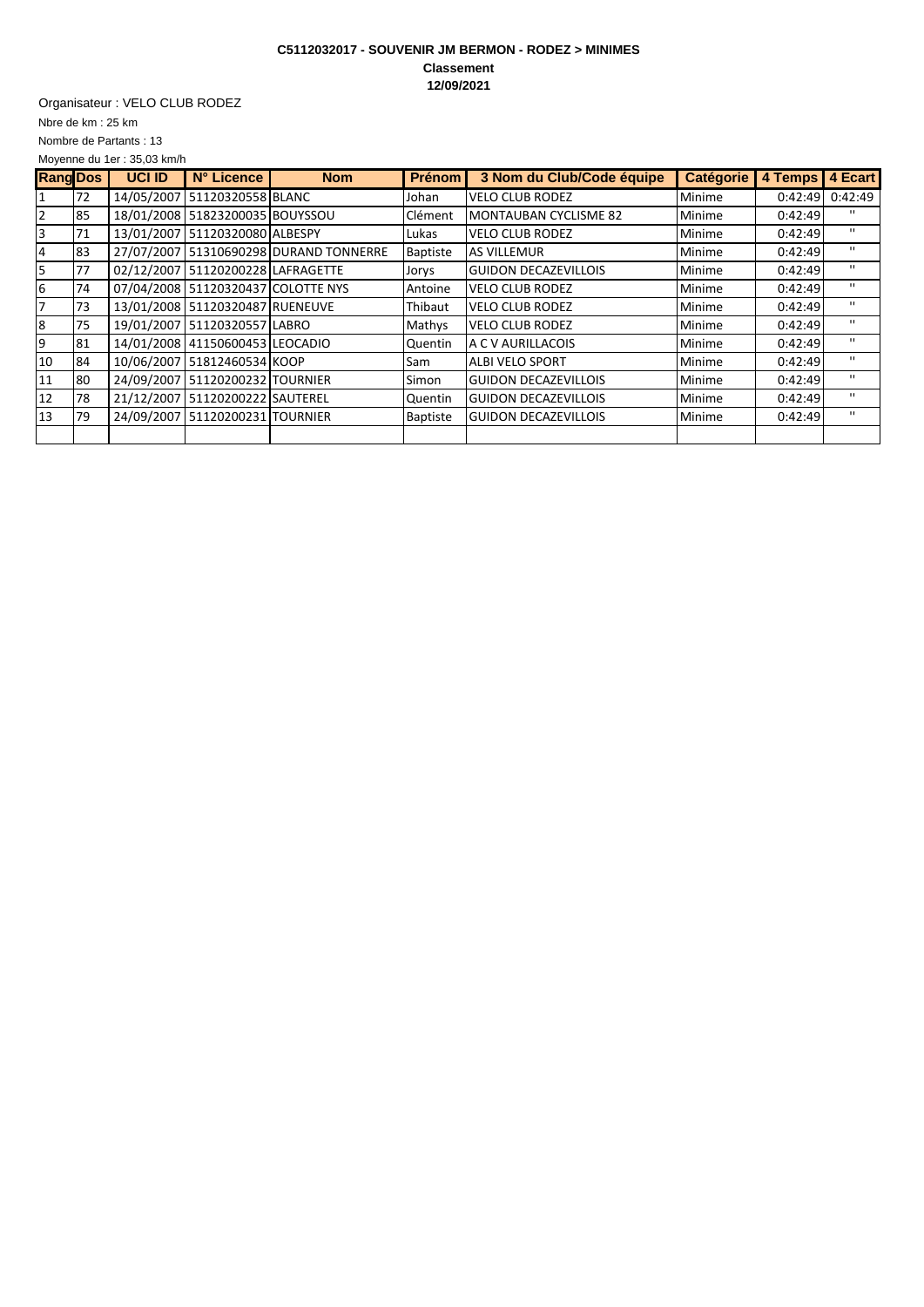## **C5112032031 - SOUVENIR JM BERMON -RODEZ> CADETS Classement 12/09/2021**

Organisateur : VELO CLUB RODEZ

Nbre de km : 50 km

Moyenne du 1er : 38,8 km/h Nombre de Partants : 48

| <b>Rang Dos</b> |           | <b>UCI ID</b> | $N^{\circ}$ Licence                            | <b>Nom</b>                         | Prénom          | 3 Nom du Club/Code équipe            | Catégorie   4 Temps   4 Ecart |         |                                         |
|-----------------|-----------|---------------|------------------------------------------------|------------------------------------|-----------------|--------------------------------------|-------------------------------|---------|-----------------------------------------|
| 1               | 104       |               | 11/06/2005 51311390352 BODET                   |                                    | Vincent         | UNION SPORTIVE COLOMIERS CYCLISME    | Cadet                         |         | $1:17:18$ 1:17:18                       |
| $\mathbf 2$     | 129       |               | 03/08/2005 51310920152 FABRIES                 |                                    | Ugo             | <b>VILLENEUVE CYCLISTE</b>           | Cadet                         |         | 1:18:25 0:01:07                         |
| 3               | 119       |               | 05/09/2005 51820430419 DELMAS                  |                                    | Nathan          | CA CASTELSARRASIN                    | Cadet                         | 1:18:25 | $\mathbf{H}$                            |
| 4               | 107       |               | 25/08/2006 51310690326 BARATOU                 |                                    | Clément         | <b>AS VILLEMUR</b>                   | Cadet                         |         | 1:18:28 0:01:10                         |
| 5               | 109       |               | 14/07/2006 51310690188 SEVEN                   |                                    | Rayan           | <b>AS VILLEMUR</b>                   | Cadet                         |         | 1:18:29 0:01:11                         |
| 6               | 124       |               | 11/01/2005   51122650179 CHALIEZ               |                                    | <b>Baptiste</b> | VELO 2000 ONET                       | Cadet                         |         | 1:18:32 0:01:14                         |
| $\overline{7}$  | 126       |               | 07/09/2005 62970800036 LEBRETON                |                                    | Jonathan        | <b>REUNION CYCLING DEVELOPPEMENT</b> | Cadet                         |         | 1:18:34 0:01:16                         |
| 8               | 111       |               | 10/11/2006 51120200215 LAYRAC                  |                                    | Gabriel         | <b>GUIDON DECAZEVILLOIS</b>          | Cadet                         |         | 1:18:39 0:01:21                         |
| 9               | 130       |               | 16/06/2005   51310920263   RECOULIN            |                                    | Rémi            | VILLENEUVE CYCLISTE                  | Cadet                         |         | 1:20:54 0:03:36                         |
| 10              | 100       |               | 27/04/2005   51120320093   BOUSQUET            |                                    | Timothé         | <b>VELO CLUB RODEZ</b>               | Cadet                         | 1:20:59 | 0:03:41                                 |
| 11              | 103       |               | 23/01/2005 51311390373 SEIGNEURET              |                                    | Thomas          | UNION SPORTIVE COLOMIERS CYCLISME    | Cadet                         | 1:20:59 | $\mathbf{H}$                            |
| 12              | 106       |               | 22/09/2006 51810130095 SARROCHE                |                                    | Matéo           | <b>ST JUERY OLYMPIQUE</b>            | Cadet                         | 1:20:59 | $\mathbf{H}$                            |
| 13              | 91        |               | 28/12/2005   51120320493 LAURY                 |                                    | Nicolas         | <b>VELO CLUB RODEZ</b>               | Cadet                         | 1:20:59 | $\mathbf{H}$                            |
| 14              | 123       |               | 24/11/2006 51810310326 BONNET                  |                                    | <b>Baptiste</b> | UV MAZAMET                           | Cadet                         | 1:20:59 | $\mathbf{H}$                            |
| 15              | 115       |               | 21/08/2005 51120340136 VIDAL                   |                                    | Mathis          | <b>CSO MILLAU</b>                    | Cadet                         | 1:20:59 | $\mathbf{H}$                            |
| 16              | 117       |               | 21/09/2005   51092580042 CASTOR                |                                    | Clément         | <b>COUSERANS CYCLISTE PYRENEES</b>   | Cadet                         | 1:20:59 | $\mathbf{H}$                            |
| 17              | 113       |               | 14/01/2006 51812460595 CAPELLE                 |                                    | Paul            | ALBI VELO SPORT                      | Cadet                         | 1:20:59 | $\mathbf{H}$                            |
| 18              | 116       |               | 28/02/2005 51310531072 GUBIAN                  |                                    | Gabin           | <b>GSC BLAGNAC VELO SPORT 31</b>     | Cadet                         | 1:20:59 | $\mathbf{H}$                            |
| 19              | 112       |               | 20/11/2005   51810310354 MORANCHO              |                                    | Julien          | <b>UV MAZAMET</b>                    | Cadet                         | 1:20:59 | $\mathbf{H}$                            |
| 20              | 133       |               | 13/08/2006 51810360106 RIOLFI                  |                                    | Giuliano        | <b>VSLL CASTRES</b>                  | Cadet                         | 1:20:59 | $\mathbf{H}$                            |
| 21              | 125       |               |                                                | 20/07/2005 60980070041 NAGAU GRELL | Dyclaï          | ASS. SPORTIVE DE MARIGOT             | Cadet                         | 1:20:59 | $\mathbf{H}$                            |
| 22              | 96        |               | 16/04/2006 51120320448 DE SULAUZE              |                                    | Louis           | <b>VELO CLUB RODEZ</b>               | Cadet                         | 1:20:59 | $\mathbf{H}$                            |
| 23              | 121       |               | 30/03/2005 51810360279 CARAYON                 |                                    | Sam             | <b>VSLL CASTRES</b>                  | Cadet                         | 1:20:59 | $\mathbf{H}$                            |
| 24              | 98        |               | 08/06/2005   51120320003 GARRIGUES             |                                    | Nino            | <b>VELO CLUB RODEZ</b>               | Cadet                         | 1:20:59 | $\mathbf{H}$                            |
| 25              | 136       |               | 23/06/2005 62970710089 VELNA                   |                                    | Yann            | LEU BRAQUET D'OR OUEST               | Cadet                         | 1:20:59 | $\mathbf{H}$                            |
| 26              | 120       |               | 16/07/2006 51810360284 CALVET                  |                                    | Mathis          | <b>VSLL CASTRES</b>                  | Cadet                         | 1:20:59 | $\mathbf{H}$                            |
| 27              | 139       |               | 30/05/2005   51120200154 CAZELLES              |                                    | Mathieu         | <b>GUIDON DECAZEVILLOIS</b>          | Cadet                         | 1:20:59 | $\mathbf{H}$                            |
| 28              | 138       |               | 13/02/2006 51812460019 BUSQUERES               |                                    | Nathan          | ALBI VELO SPORT                      | Cadet                         | 1:20:59 | $\mathbf{H}$                            |
| 29              | 118       |               | 09/10/2006 51310440337 STEUX                   |                                    | Léon            | <b>US FRONTON</b>                    | Cadet                         | 1:20:59 | $\mathbf{H}$                            |
| 30              | 108       |               | 08/02/2006 51310690310 MASSONNIÉ               |                                    | Mattéo          | <b>AS VILLEMUR</b>                   | Cadet                         | 1:20:59 | $\mathbf{H}$                            |
| 31              | 93        |               | 16/12/2006 51120320206 TILLET                  |                                    | Axel            | <b>VELO CLUB RODEZ</b>               | Cadet                         | 1:20:59 | $\mathbf{H}$                            |
| 32              | 131       |               | 18/04/2006 50643110258 PIGNOT                  |                                    | Tom             | <b>AVIRON BAYONNAIS</b>              | Cadet                         | 1:20:59 | $\mathbf{H}$                            |
| $a1$ T          | 140       |               | 29/06/2006 51340700031 BOUR                    |                                    | Gabriel         | BEZIERS-MEDITERRANEE CYCL            | Cadet                         | 1:20:59 | $\mathbf{H}$                            |
| a 1T            | <b>99</b> |               | 25/11/2005 51120320529 JOSSERAN                |                                    | Axel            | <b>VELO CLUB RODEZ</b>               | Cadet                         | 1:20:59 | $\mathbf{H}$                            |
| a 1T            | 127       |               | 08/12/2006 51810360268 BEAUCOURT               |                                    | Mathieu         | <b>VSLL CASTRES</b>                  | Cadet                         | 1:20:59 | $\mathbf{H}$                            |
| a 1T            | 92        |               | 28/04/2006 51120320481 PILLONE                 |                                    | Sandro          | <b>VELO CLUB RODEZ</b>               | Cadet                         | 1:20:59 | $\mathbf{H}$<br>$\overline{\mathbf{u}}$ |
| a $1T$ 132      |           |               | 14/01/2006 51812460474 ASSIE                   |                                    | Joan            | ALBI VELO SPORT                      | Cadet                         | 1:20:59 | $\mathbf{H}$                            |
|                 |           |               | a 1 T   141   01/03/2006   20220088780   FAGES |                                    | Charly          | C1                                   | CADET                         | 1:20:59 | $\mathbf{H}$                            |
| a 1 T   97      |           |               | 10/10/2006   51120320480   DUMAS               |                                    | Enzo            | <b>VELO CLUB RODEZ</b>               | Cadet                         | 1:20:59 |                                         |
| a $1T$ 94       |           |               | 21/09/2006 51120320237 BRESSOLIS               |                                    | Tom             | <b>VELO CLUB RODEZ</b>               | Cadet                         | 1:20:59 | $\mathbf{H}$                            |
| $a 1 T$ 105     |           |               | 23/12/2006 51310531012 BARBIER                 |                                    | Lucas           | GSC BLAGNAC VELO SPORT 31            | Cadet                         | 1:20:59 | $\mathbf{H}$                            |
| a 1 T 101       |           |               | 31/05/2006 51120320527 JEAN                    |                                    | Alexandre       | <b>VELO CLUB RODEZ</b>               | Cadet                         | 1:20:59 | п                                       |
| $a 1T$ 142      |           |               | 11/06/2005   51820430400 ALMANSA               |                                    | Carla           | CA CASTELSARAZIN                     | CADETTE                       | 1:20:59 | $\mathbf{H}$                            |
| a 1 T   102     |           |               | 03/05/2005   51120320531 CABANTOUS             |                                    | Pierre          | <b>VELO CLUB RODEZ</b>               | Cadet                         | 1:20:59 | $\mathbf{H}$<br>$\mathbf{H}$            |
| a 1 T   135     |           |               | 08/03/2005 62970040459 ROULLIN                 |                                    | Anaïs           | VELO CLUB DE SAINT DENIS             | Cadet                         | 1:20:59 |                                         |
| a $1T$ 95       |           |               | 20/01/2005   51120320081 CHARRON               |                                    | Raphaël         | <b>VELO CLUB RODEZ</b>               | Cadet                         | 1:20:59 | п<br>$\mathbf{H}$                       |
| $a 1 T$ 114     |           |               | 11/05/2002   51120200181 CHAPTAL               |                                    | Fanny           | <b>GUIDON DECAZEVILLOIS</b>          | Pass Open                     | 1:20:59 | $\mathbf{H}$                            |
| ABD 137         |           |               | 07/06/2005 51310920468 BERGUA                  |                                    | Corentin        | <b>VILLENEUVE CYCLISTE</b>           | Cadet                         | 1:20:59 |                                         |